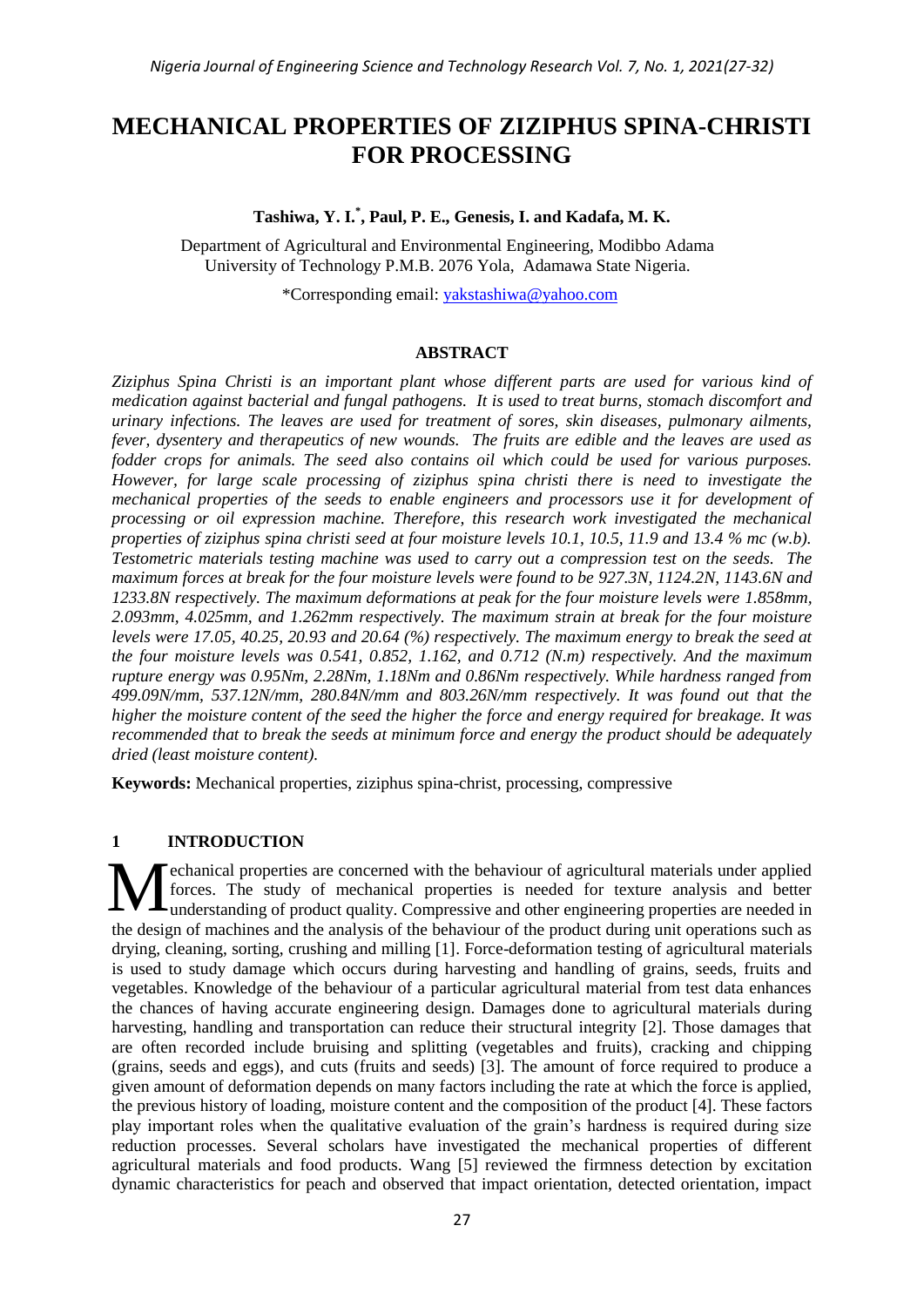velocity and impact material did not significantly affect the dominant frequency. Other fruits and vegetables whose mechanical properties have been studied include; cucumber [6], apples and pears [7], apples [8], and garlic [9]. Mohsenin [10] stated that compressive properties of agricultural materials can be determined when a comprehensive force-deformation curve of the product is presented from which modulus of elasticity, toughness, maximum normal contact stress or stress index at low levels of deformation can be obtained. He also said that Hertz's theory of contact stresses can be applied when strains are small, because most agricultural materials are assumed to exhibit extensive elasticity. Olaniyan [11, 17, 19] performed compression tests with the Mansnato Tensiometer universal testing machine to determine the visco-elastic behaviour of shea nut under applied force. The nuts were singly fed onto the machine between the compression plates and loaded to rupture. The force at rupture point and the corresponding deformation for each nut specimen were read from the in-built Force- Deformation curve. However, there was no published work on mechanical properties of ziziphus spina-christ and information on operational parameters like compressive force, hardness and rupture energy, which may be useful for the design of equipment for the mechanical processing or expression of oil from the seed are not handy. Therefore, it calls for a investigation of these parameters.

#### **2 MATERIALS AND METHODS**

The seeds of ziziphus spina-christ were cleaned manually to remove foreign materials, broken and immature seeds. The initial moisture content was determined by oven drying method at  $105 \pm 1^{\circ}$ C for 24 h [12] and was found to be 10.1% (wb). In order to get the rice grains at different moisture levels (10.1, 10.5, 11 and 13.4%) the method reported by [13, 16] was used. After conditioning, the seeds were kept in polyethylene bags and placed in the refrigerator at 5°C for equilibration to occur. The moisture content of the respective samples were then determined and found to be 10.1%, 10.5%, 11.9% and 13.4 % (wb) respectively for the four groups. Five (5) seeds were selected from each group and their principal dimensions were determined.

#### *Compression Test*

Quasi-static compression test using an electronic Universal Material Testing Machine (Testometric, 0500-10080 accuracy 0.01 N) as shown in Plate 1 was used to carry out the test on ziziphus spina-christ seeds. A flat circular plate was used to compress the fruit at a deformation speed of 5.00 mm/min until rupture occurred, as shown in Plate 2. The tests were performed in the Materials Testing Laboratory of the National Centre for Agricultural Mechanization (NCAM) Ilorin, Kwara State. The seeds were loaded individually on the compression machine. The samples were then subjected to compression force by the machine until the biomaterial fails. Thus, the Force - Deformation readings and graph was concurrently plotted. Readings were recorded directly through a computer print-out connected to the machine.



Material Testing Machine

Plate 1. Testometric Universal Plate 2. Compression Test in Progress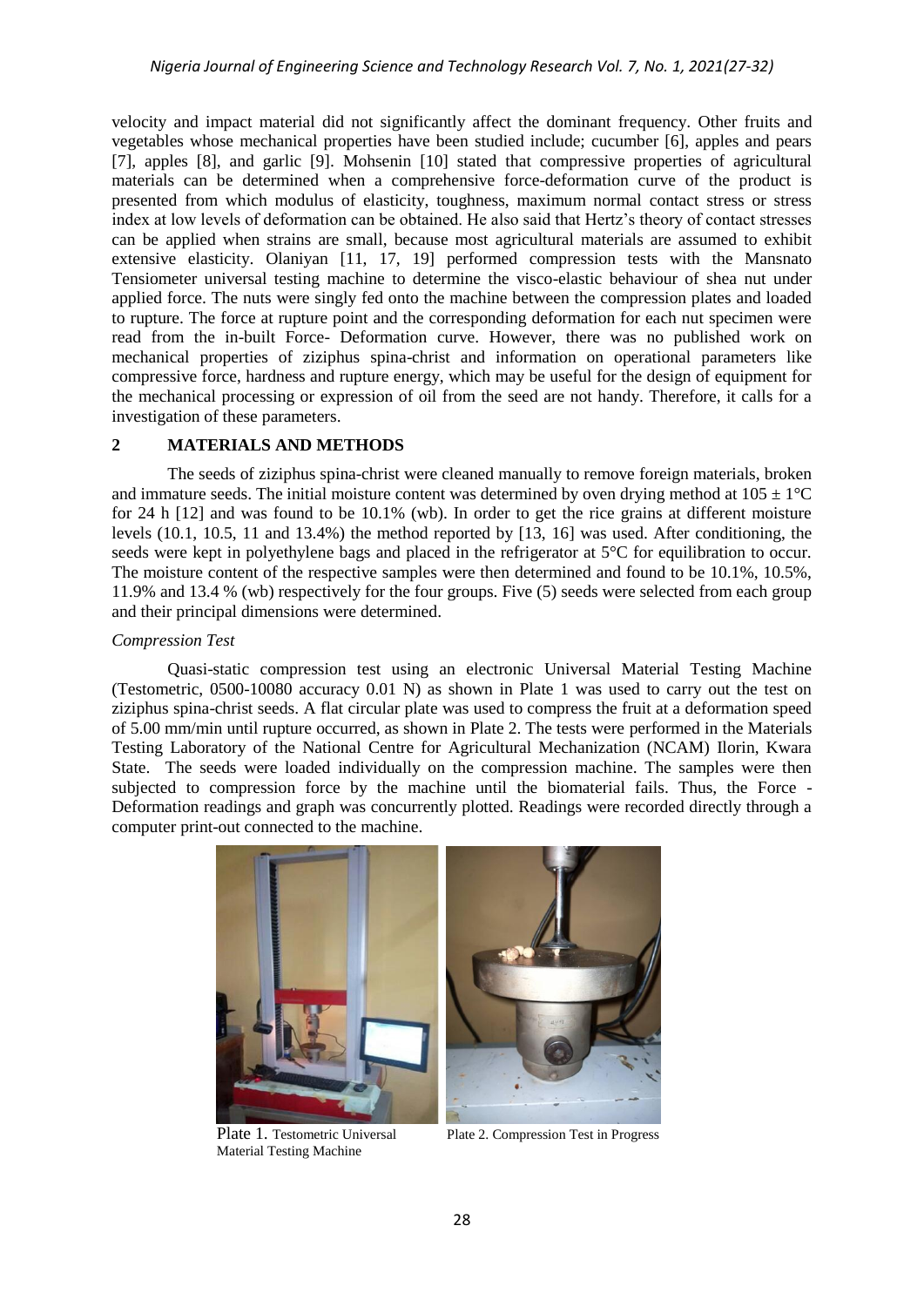The mechanical properties of the ziziphus spina-christ seeds were expressed in terms of the rupture force and hardness, which were calculated using the equations 1 and 2 as stated by [14, 15, 18] respectively.

$$
Rupture Energy \tE = \frac{1}{2}(F_r D_r)
$$
 (1)

$$
\text{Hardness} = \frac{F_r}{D_r} \tag{2}
$$

Where,  $F_r$  is force at rupture point (N),  $D_r$  is deformation at rupture point (mm). The maximum rupture energy is 0.95 Nm, while hardness is 803.26 N/mm.

### **3 RESULTS AND DISCUSSION**

The results in Tables 1 to 4 shows the compression heights (mm), force at break (N), the deformation at break(mm), strain at break (%),energy at peak (Nm), energy to break (Nm) and energy to yield (Nm). Then the minimum, mean, maximum, standard deviation, coefficient of variation, lower critical limit and upper critical limit of all the values were automatically computed as presented in tables. Figure 1 show plot of force at break verses moisture content with a positive correlation  $r^2$ value of 0.7. This indicates that when the moisture content is high force required to break the seed increases. This is because in the absence of moisture the biomaterial under test is brittle and when moisture is introduced the cell are rewetted with water and the turgor rigidity increases. This can be seen by the regression equation,  $y = -2.2782x^2 + 122.56x$ . Where, y is force (N) and x represents moisture content (%). Suggesting that the least force to break the seed can only be obtained the at least moisture content.

Table 1. Results of compression Test at moisture content 13.4%

| Sample A       | Height | Force at  | Deformation | Strain at    | Energy at | Energy to    | Energy to |
|----------------|--------|-----------|-------------|--------------|-----------|--------------|-----------|
| Test           | (mm)   | Break (N) | at Break    | Break $(\%)$ | Peak      | <b>Break</b> | Yield     |
|                |        |           | (mm)        |              | (N.m)     | (N.m)        | (N.m)     |
|                | 10.45  | 1233.800  | 1.536       | 16.168       | 0.712     | 0.712        | 0.712     |
| $\mathfrak{D}$ | 9.70   | 878.200   | 0.795       | 8.368        | 0.276     | 0.276        | 0.276     |
| 3              | 9.90   | 920.400   | 1.62        | 17.053       | 0.598     | 0.598        | 0.598     |
| 4              | 9.87   | 560.900   | 0.954       | 10.042       | 0.198     | 0.201        | 0.198     |
| 5              | 9.04   | 788.800   | 1.536       | 16.168       | 0.351     | 0.351        | 0.351     |
| Min            |        | 560.900   | 0.795       | 8.368        | 0.198     | 0.201        | 0.198     |
| Mean           |        | 876.420   | 1.288       | 13.56        | 0.427     | 0.428        | 0.427     |
| Max            |        | 1233.800  | 1.62        | 17.053       | 0.712     | 0.712        | 0.712     |
| S.D.           |        | 243.356   | 0.383       | 4.035        | 0.219     | 0.218        | 0.219     |
| C. of V.       |        | 27.767    | 29.759      | 29.759       | 51.187    | 50.948       | 51.187    |
| L.C.L          |        | 574.259   | 0.812       | 8.55         | 0.156     | 0.157        | 0.156     |
| U.C.L.         |        | 1178.581  | 1.764       | 18.57        | 0.698     | 0.698        | 0.698     |

Table 2. Results of compression Test at moisture content 11.9%

| Sample B | Height | Force at    | Deformation | Strain at    | Energy to | Energy to    | Energy to |
|----------|--------|-------------|-------------|--------------|-----------|--------------|-----------|
| Test     | (mm)   | Break $(N)$ | at Break    | Break $(\%)$ | Peak      | <b>Break</b> | Yield     |
|          |        |             | (mm)        |              | (N.m)     | (N.m)        | (N.m)     |
|          | 11.39  | 931.400     | 4.025       | 40.250       | 1.162     | 1.162        | 1.162     |
| 2        | 10.17  | 1130.400    | 1.522       | 15.220       | 0.602     | 0.606        | 0.602     |
| 3        | 9.2    | 818.400     | 1.143       | 11.430       | 0.324     | 0.324        | 0.324     |
| 4        | 8.08   | 634.200     | 1.035       | 10.350       | 0.321     | 0.321        | 0.321     |
| 5        | 8.2    | 759.500     | 1.234       | 12.340       | 0.263     | 0.266        | 0.263     |
| Min      |        | 634.200     | 1.035       | 10.350       | 0.263     | 0.266        | 0.263     |
| Mean     |        | 854.780     | 1.792       | 17.918       | 0.535     | 0.536        | 0.535     |
| Max      |        | 1130.400    | 4.025       | 40.250       | 1.162     | 1.162        | 1.162     |
| S.D.     |        | 187.679     | 1.261       | 12.614       | 0.375     | 0.375        | 0.375     |
| C. of V. |        | 21.956      | 70.400      | 70.400       | 70.13     | 69.888       | 70.130    |
| L.C.L.   |        | 621.749     | 0.226       | 2.256        | 0.069     | 0.071        | 0.069     |
| U.C.L.   |        | 1087.811    | 3.358       | 33.580       | 1.000     | 1.001        | 1.000     |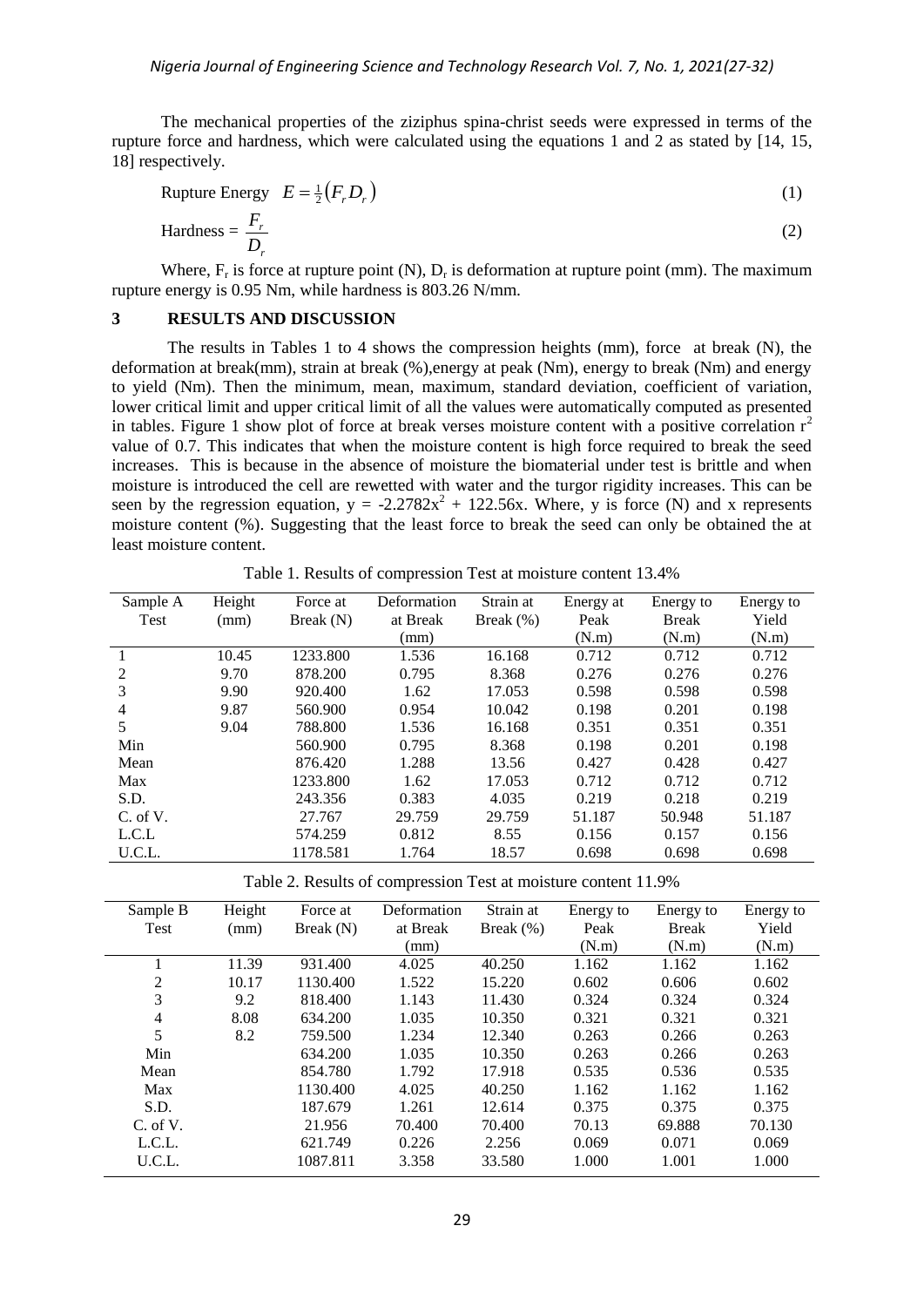| Sample C       | Heigh | Force at    | Deformation | Strain at    | Energy to | Energy to    | Energy   |
|----------------|-------|-------------|-------------|--------------|-----------|--------------|----------|
| <b>Test</b>    | t     | Break $(N)$ | at Break    | <b>Break</b> | Peak      | <b>Break</b> | to Yield |
|                | (mm)  |             | (mm)        | (% )         | (N.m)     | (N.m)        | (N.m)    |
|                | 11.99 | 1124.200    | 2.093       | 20.930       | 0.852     | 0.852        | 0.852    |
| $\overline{2}$ | 9.95  | 943.600     | 1.159       | 11.590       | 0.620     | 0.620        | 0.620    |
| 3              | 9.84  | 682.900     | 1.026       | 10.260       | 0.266     | 0.266        | 0.266    |
| $\overline{4}$ | 9.48  | 784.000     | 0.815       | 8.150        | 0.268     | 0.268        | 0.268    |
| 5              | 9.93  | 956.800     | 1.369       | 13.690       | 0.693     | 0.693        | 0.693    |
| Min            |       | 682.900     | 0.815       | 8.150        | 0.266     | 0.266        | 0.266    |
| Mean           |       | 898.300     | 1.292       | 12.924       | 0.540     | 0.540        | 0.540    |
| Max            |       | 1124.200    | 2.093       | 20.930       | 0.852     | 0.852        | 0.852    |
| S.D.           |       | 170.269     | 0.491       | 4.908        | 0.263     | 0.263        | 0.263    |
| $C$ of $V$ .   |       | 18.955      | 37.975      | 37.975       | 48.731    | 48.731       | 48.731   |
| L.C.L.         |       | 686.886     | 0.683       | 6.830        | 0.213     | 0.213        | 0.213    |
| U.C.L.         |       | 1109.714    | 1.902       | 19.018       | 0.866     | 0.866        | 0.866    |

Table 3. Results of compression Test at moisture content 10.5%

Table 4. Results of compression Test at moisture content 10.1%

| Sample D       | Heigh | Force at    | Deformation | Strain at    | Energy to | Energy to    | Energy   |
|----------------|-------|-------------|-------------|--------------|-----------|--------------|----------|
| Test           | t     | Break $(N)$ | at Break    | <b>Break</b> | Peak      | <b>Break</b> | to Yield |
|                | (mm)  |             | (mm)        | $(\% )$      | (N.m)     | (N.m)        | (N.m)    |
|                | 9.5   | 707.500     | 1.858       | 20.644       | 0.348     | 0.348        | 0.310    |
| $\overline{2}$ | 8.51  | 706.300     | 0.876       | 9.733        | 0.292     | 0.299        | 0.292    |
| 3              | 8.95  | 761.300     | 1.604       | 17.822       | 0.541     | 0.541        | 0.541    |
| $\overline{4}$ | 8.1   | 764.900     | 1.606       | 17.844       | 0.530     | 0.53         | 0.530    |
| 5              | 7.62  | 927.300     | 0.831       | 9.233        | 0.403     | 0.403        | 0.403    |
| Min            |       | 706.300     | 0.831       | 9.233        | 0.292     | 0.299        | 0.292    |
| Mean           |       | 773.460     | 1.355       | 15.056       | 0.423     | 0.424        | 0.415    |
| Max            |       | 927.300     | 1.858       | 20.644       | 0.541     | 0.541        | 0.541    |
| S.D.           |       | 90.484      | 0.470       | 5.218        | 0.110     | 0.108        | 0.118    |
| C.of V.        |       | 11.699      | 34.655      | 34.655       | 26.082    | 25.565       | 28.361   |
| L.C.L.         |       | 661.112     | 0.772       | 8.577        | 0.286     | 0.289        | 0.269    |
| U.C.L.         |       | 885.808     | 1.938       | 21.534       | 0.560     | 0.559        | 0.561    |



Figure 1. Force at break (N) against Moisture content (%)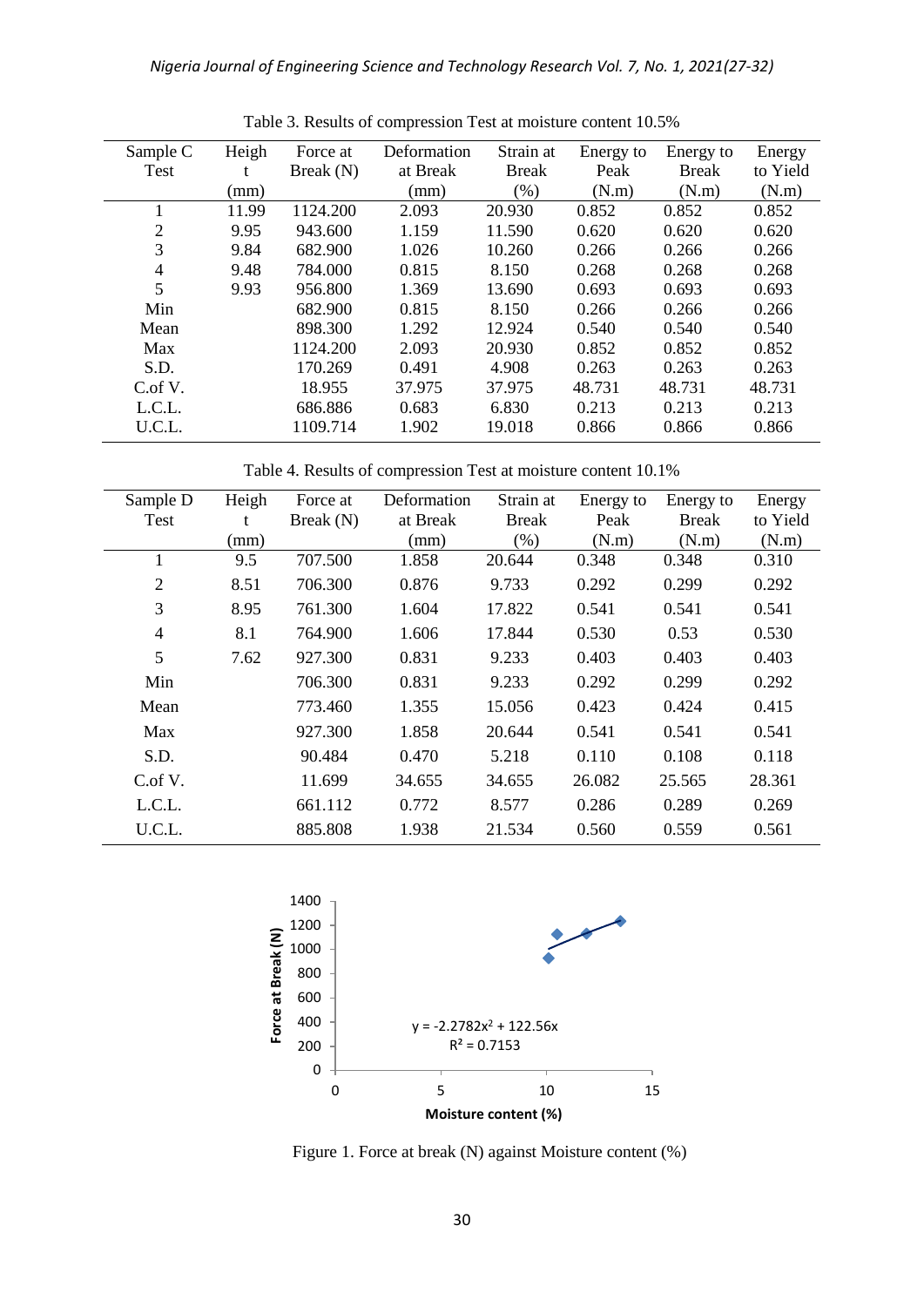

Figure 2. Force at break (N) against Deformation (mm)

Figure 2 shows force at break against deformation with a negative regression coefficient  $r^2$  of (-0.62). The higher the force at break the higher the deformation up to a point when the force begins to decrease and deformation continues to failure. This is in conformity with the load against deformation plot for biological material (bioyield point or rupture point).



The force at break and strain displayed a similar pattern with a negative  $r^2$  value of (-0.79) and a polynomial relation,  $y = -1.3768x^2 + 83.078x$ . Where, y is force (N) and x represents strain (%). As the loading continues it will reach the yield point even without further addition of load the failure continues. This is in agreement with Hooke's law for rigid body and the correlation is moderate though negatively.

#### **4 CONCLUSIONS**

It can be concluded that the energy required to rupture the seed at any axis would not exceed 2.28Nm and the hardest seed has a hardness of 803.26 N/mm. Cracking the seeds should be done at the least moisture content for storage, this is necessary because addition of moisture reinforces the strength of the seed.

#### **REFERENCES**

- 1. Akaaimo, D.I. and Raji, A.O. (2006). Some physical and engineering properties of prosopis Africana seed. *Biosystems Engineering,* vol. 95, no. 2, pp. 197-205.
- 2. Mohsenin, N.N. (1986). Physical Properties of Plant and Animal Materials,  $2<sup>nd</sup>$  edition. *Gordon and Breach Science Publishers, New York*, pp. 1-918.
- 3. Geankpolis, R.N. (1983). Crack formation in corn kernels subject to impact. *Transaction of American Society of Agricultural Engineers,* vol. 24, no. 4, pp. 889-892.
- 4. Bahnasawy, A.H. (2007). Some physical and mechanical properties of garlic. *International Journal of Food Engineering,* vol. 3, no. 5, pp. 51-87.